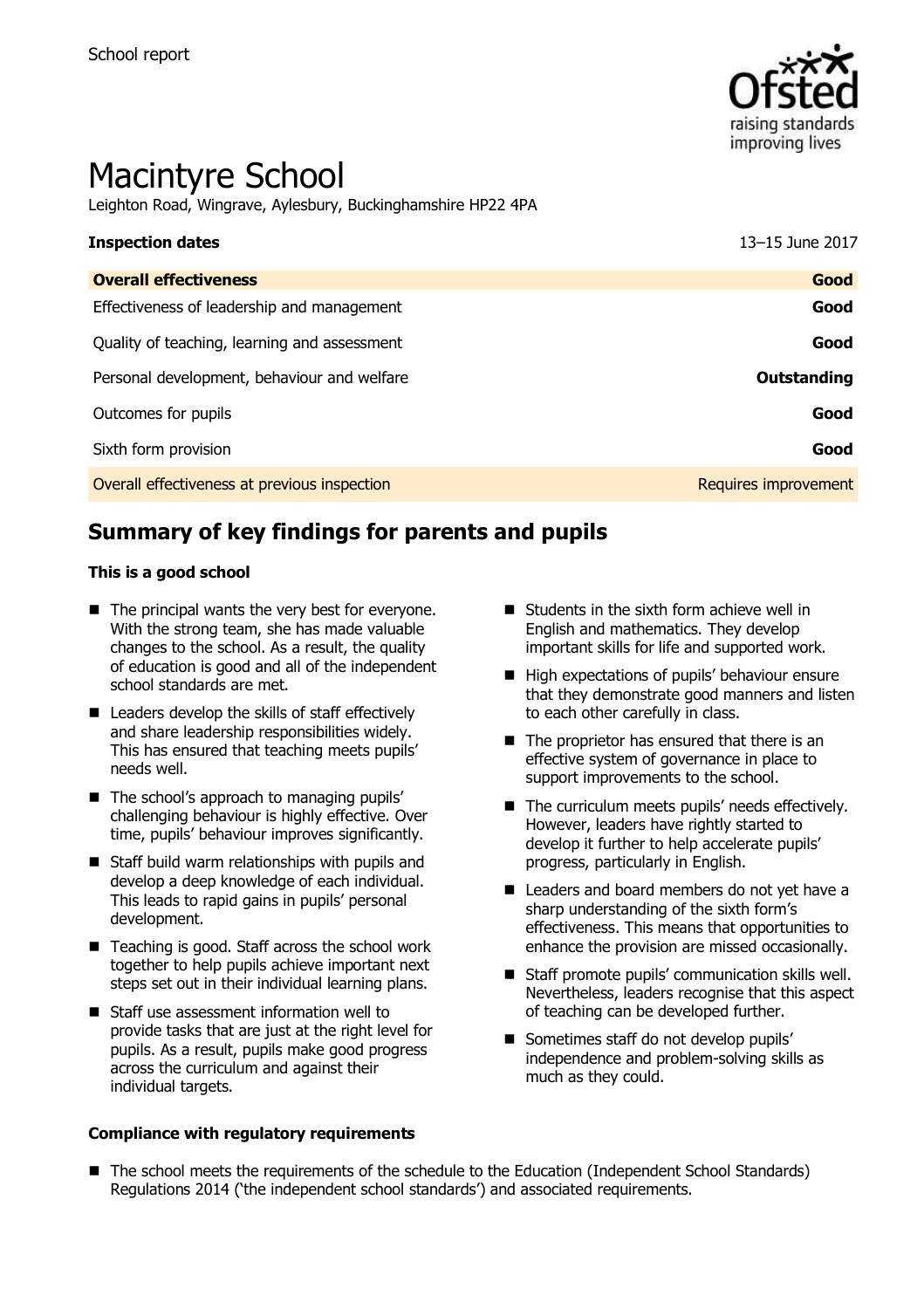

# **Full report**

#### **What does the school need to do to improve further?**

- Strengthen leadership and management, by:
	- ensuring that leaders and board members have an incisive understanding of the effectiveness of the sixth form and use this to enhance the provision further
	- continuing to refine the curriculum so that it enables pupils to achieve as strongly in English as they do in mathematics.
- Raise pupils' achievement so that it is outstanding by ensuring that:
	- opportunities to increase pupils' independence and problem-solving skills are fully exploited
	- staff further their use of strategies to promote pupils' communication skills.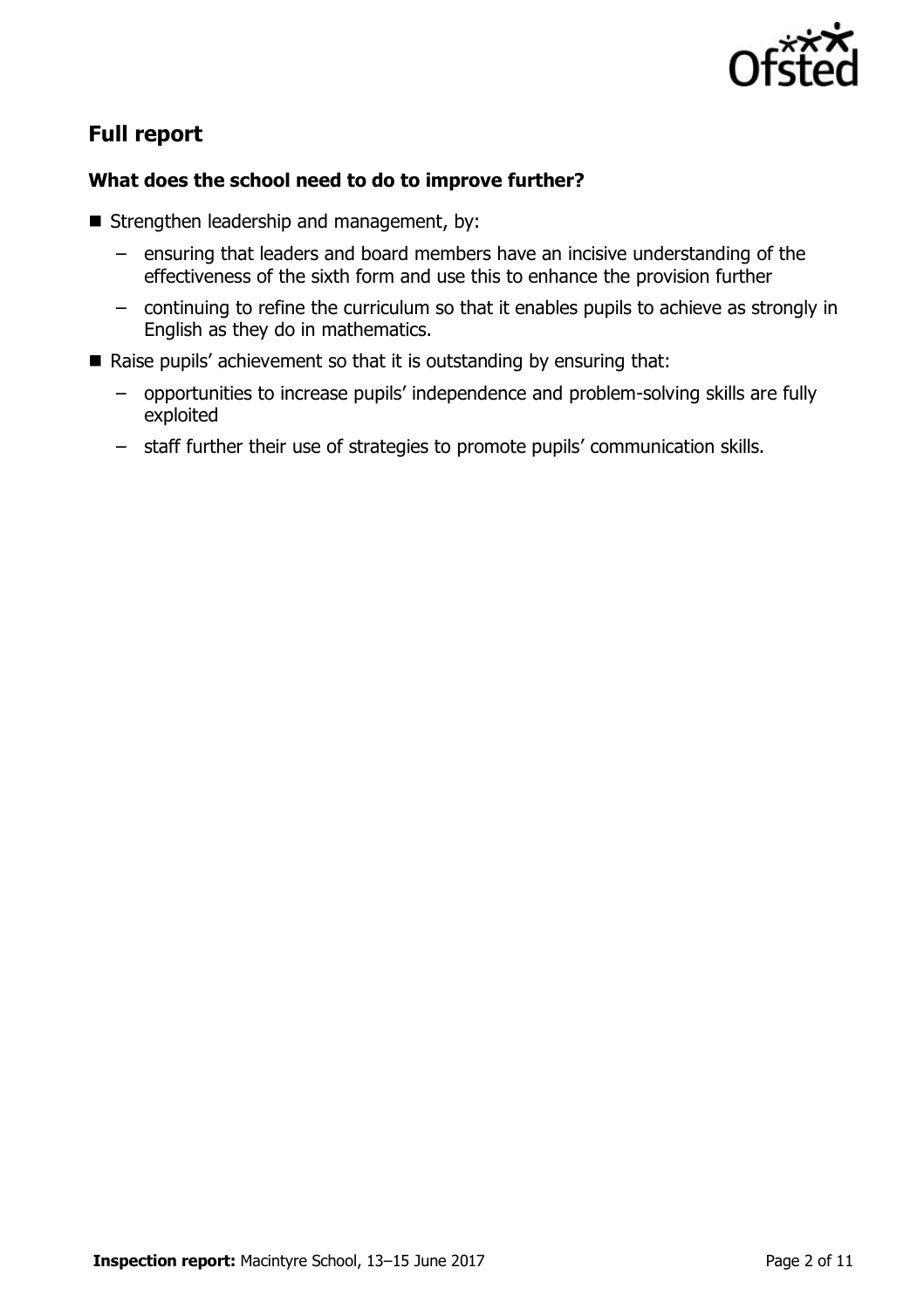

## **Inspection judgements**

#### **Effectiveness of leadership and management Good**

- The principal and deputy principal want the very best for everyone in the school. Together with their caring and committed staff team, they have built on existing strengths and made important changes to the provision. One member of staff said, 'It is a phenomenal team who are all passionately keen to drive this school forward.' As a result, the quality of education is good and all of the independent school standards are met.
- Leadership is shared widely. Staff at all levels are encouraged to bring new ideas and lead improvements to teaching and learning. For example, one learning support assistant has introduced a new and effective technique to enhance interactions between staff and pupils. Consequently, the quality of teaching and learning has improved since the last inspection.
- $\blacksquare$  In this calm and supportive school, the well-being of pupils and staff is rightly a priority. Leaders have ensured that the system to manage and decrease pupils' challenging behaviours is highly effective. The behaviour support team coordinates this work and provides practical help that is much appreciated by staff. The high expectations and careful guidance in place have secured significant improvements in pupils' challenging behaviours and has enabled them to succeed at school.
- Leaders wisely place a strong emphasis on developing the skills of staff. There is a valuable programme in place to train new staff and managers. Appraisal is used well to promote improvements to teaching and learning. Leaders at all levels provide helpful feedback to staff that develops their practice. As a result, staff are motivated and confident, and pupils benefit from good teaching. One staff member said, 'I'm doing things I never thought I could do.'
- Pupils' special educational needs and/or disabilities are addressed well so that they make good progress. Staff take the time to get to know each pupil very well and start as soon as they join the school. The team of teachers, support staff and therapists work closely with families and other professionals to provide appropriate support to pupils that matches their needs. Detailed plans set out what pupils need to learn next. Staff across the school work together to help pupils take their next steps.
- Leaders make effective use of additional pupil premium funding. Pupils benefit from equipment that enables them to communicate with others. As a result, those pupils who receive this funding achieve at least as well as their classmates.
- **Pupils' spiritual, moral, social and cultural development and their understanding of British** values are promoted well. Strong personal development, the school's values of kindness, helpfulness and independence, and the school's citizenship curriculum underpin this learning. Pupils learn about mutual tolerance and respect through studies of the festivals such as Diwali. They start to develop an understanding of democracy through the work of the school council. Consequently, pupils are prepared well for life in modern Britain.
- The curriculum is effective in meeting pupils' needs. Pupils learn a broad range of subjects through topics such as 'my family' and 'on the beach'. In the sixth form, students learn important life skills alongside English and mathematics and are prepared well for the next step in their learning or life. Nevertheless, leaders rightly recognise that they can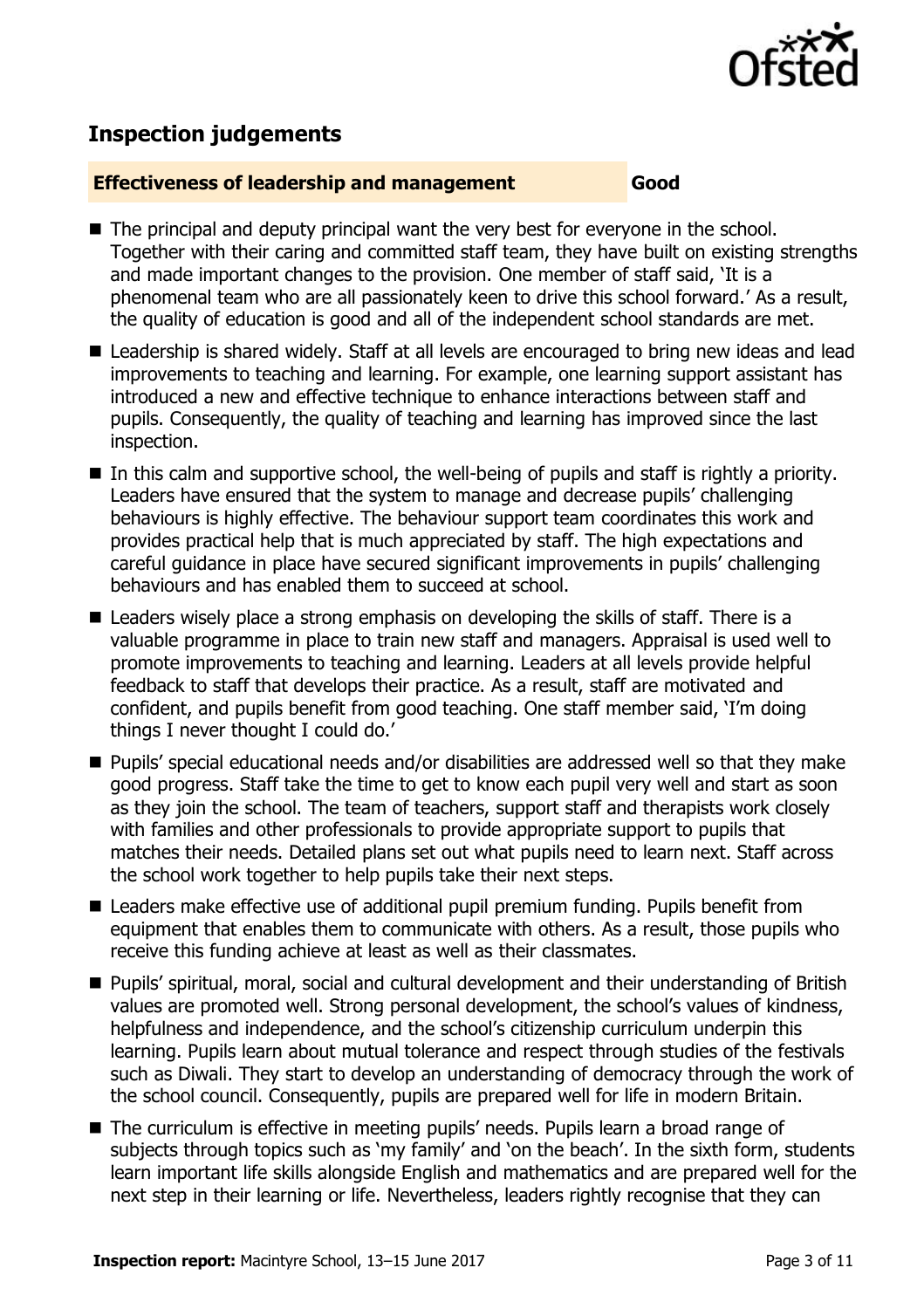

further enhance the curriculum to accelerate pupils' rates of progress, particularly in English. Work to develop this is already underway.

- There are many opportunities to enrich pupils' learning. Visits to Cadbury World, Tring Museum and visits from a small animal workshop help to extend pupils' knowledge and social skills. Extra-curricular activities, including climbing, skiing and a residential trip to Dartmoor, further enhance pupils' abilities, enjoyment and personal development.
- Leaders have an accurate understanding of the school's effectiveness. They use this to select and make the right changes that improve pupils' learning. However, there has been less emphasis on considering the impact of sixth-form provision. Leaders and advisory board members cannot always demonstrate the full impact of this aspect of the school and, therefore, plans to develop it are not as sharp as they could be.
- **Parents are positive about the school. They recognise that the staff know their children** well and have helped them to make good progress. One parent said, 'I've seen so many changes since she started here – it's great!'

#### **Governance**

- The proprietor has ensured that there is an effective system of governance in place. The local advisory board meets regularly to hold senior leaders to account. The education committee oversees this work well. Members are ambitious for the school and have relevant skills and expertise. Minutes of meetings show that board and committee members check pupils' progress information and challenge leaders appropriately.
- Board members play an active role in improving the school. They wisely draw on the advice of external advisers to identify appropriate actions with senior leaders. For example, an adviser has helped leaders to identify where the curriculum can be strengthened. Resources and expertise within the Macintyre group are used well to support improvement work.

### **Safeguarding**

- $\blacksquare$  The arrangements for safeguarding are effective.
- Leaders and staff prioritise pupils' welfare. There is a culture of vigilance because leaders ensure that staff know that they can raise any concerns, however small. Staff are thoroughly committed to ensuring that pupils are safe and well cared for. They recognise and value the open culture that puts pupils' needs first and share concerns appropriately as a result.
- Staff know what to do if they are worried about a pupil. They receive regular training and updates that includes pertinent issues such as radicalisation. The safeguarding policy meets current requirements and is published on the school's website. This sets out clear guidance for staff.
- Leaders take the right actions to keep pupils safe. This includes challenging other professionals when necessary. Safeguarding records are detailed and updated carefully. Appropriate checks are carried out to ensure that staff are suitable to work with children.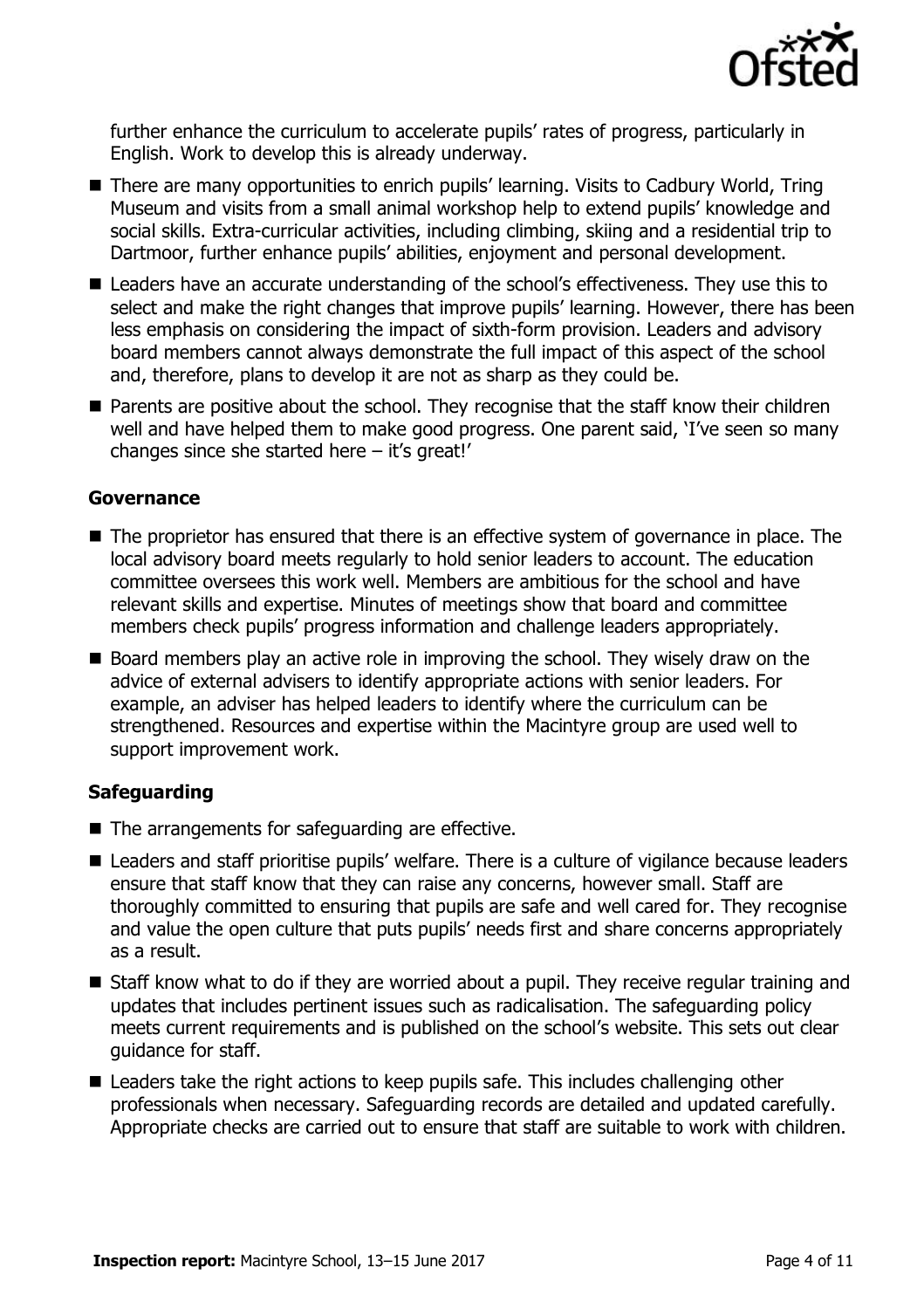

#### **Quality of teaching, learning and assessment Good**

- Teaching enables pupils to make good progress from their different starting points. This is because staff have a good knowledge of pupils' needs and provide appropriate support to each individual. Staff across the school know the targets set out in pupils' individual learning plans and maximise opportunities to help them to take their next steps.
- Staff have a secure understanding of pupils' abilities and check their learning often to adjust tasks to just the right level. In a key stage 5 enterprise lesson, pupils completed activities such as counting single sweets or groups of sweets to create packets to sell at the upcoming school event, 'MacFest'. Teachers have high expectations of all pupils, including the most able pupils, and ensure that activities are suitably challenging, particularly in mathematics. As a result, pupils, including the most able, make good progress across the curriculum. Progress in mathematics is particularly strong.
- Teachers plan suitable lessons for pupils that take into account the advice of therapists. For example, a physical education lesson for pupils required them to practise stepping over hurdles and throwing a ball. This activity wisely built in recommendations from the occupational therapist. Time is used well to help pupils make good progress in a range of areas.
- **Pupils benefit from opportunities to practise what they have learned before and** consolidate their skills. One pupil enjoyed making his Victoria sandwich cake with greater independence because he could recall what he had done before and read a recipe written in picture signs to remind him. With gentle prompting, he successfully noted that he needed to crack the eggs. He completed this task with great pleasure!
- Staff use a range of systems to support pupils' developing and varied communication needs. They communicate using speech, sign language and picture signs. Pupils are supported to develop their communication using an appropriate method and make good progress with this. Nevertheless, leaders rightly recognise that staff can make even greater use of these techniques and accelerate pupils' rates of progress.
- Staff build very effective, warm relationships with pupils in small class groups. These help pupils to succeed and follow the very clear expectations for their behaviour. However, on occasion staff provide pupils with solutions too readily. This reduces the opportunities for pupils to work and solve problems independently.

#### **Personal development, behaviour and welfare <b>COU COUTS** Outstanding

#### **Personal development and welfare**

- The school's work to promote pupils' personal development and welfare is outstanding.
- Staff make pupils' personal development a priority. They take time to get to know what pupils like and do not like as well as their strengths and anxieties. This deep understanding of pupils starts before they even join the school. As a result, strong relationships prevail and staff help pupils to take the next steps that accelerate their personal development considerably.
- $\blacksquare$  Pupils relish the opportunities that they have to take responsibility and be more independent. The school council is excited to be leading a project to build a new play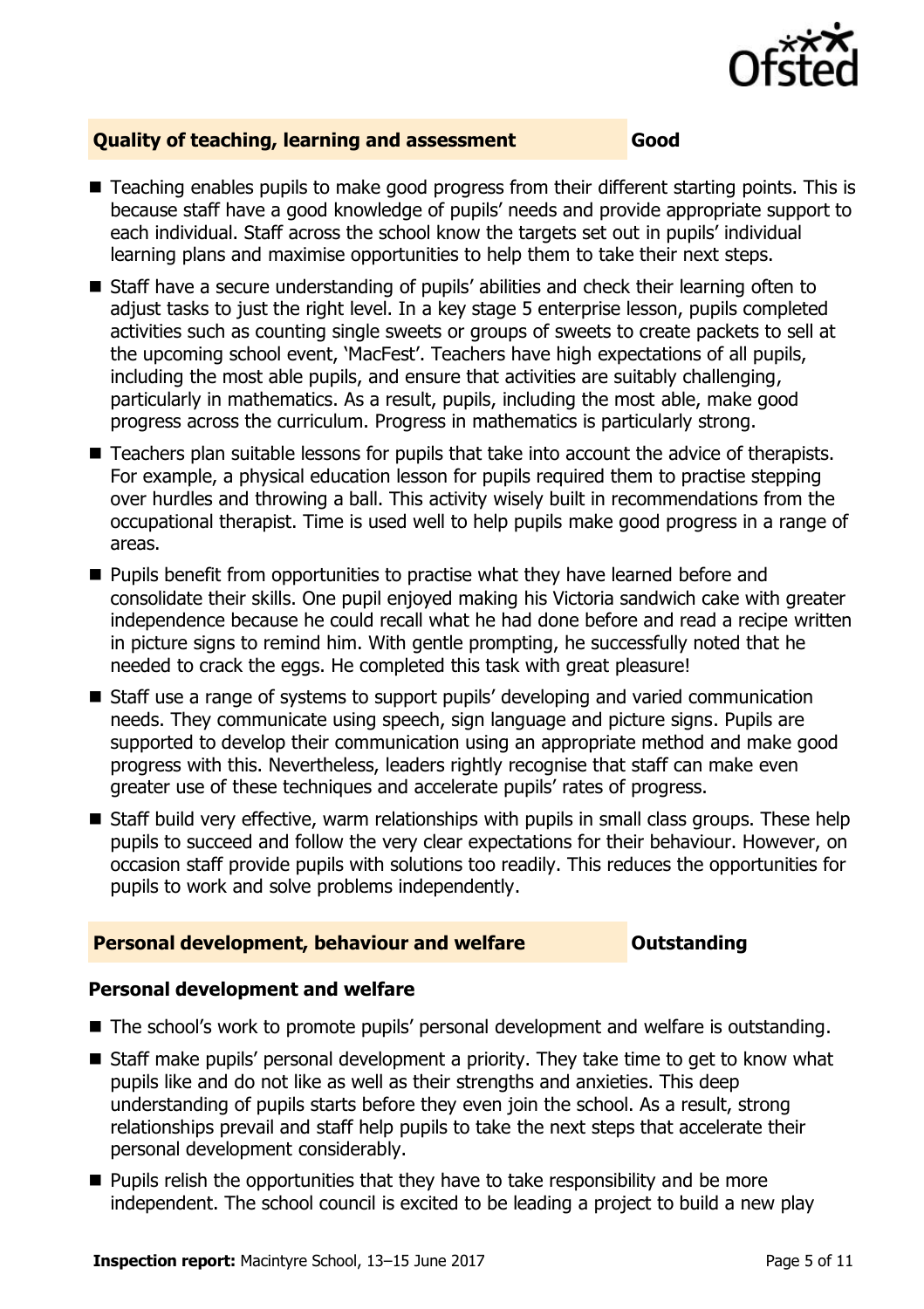

area. Others enjoy acting as the register and milk monitors, using their swipe cards to get to the reception desk. Over time, strong personal development increases pupils' confidence and their ability to regulate their own behaviours grows significantly. This enables them to undertake these roles with much pride.

- Staff are thoroughly committed to the pupils and keep their best interests at heart. This is particularly evident as they start to prepare for students leaving the school. The school is a strong advocate for pupils at this time. They work closely with families and challenge other professionals to help secure the most appropriate placement for students.
- $\blacksquare$  Pupils say that they like school and that they are happy. Staff ensure that they understand how pupils relate to each other and support them to develop friendships. They also ensure that pupils behave safely and appropriately towards each other so that bullying is extremely rare.

#### **Behaviour**

- $\blacksquare$  The behaviour of pupils is outstanding.
- Most pupils join the school with very challenging behaviour. Leaders ensure that pupils have extremely effective behaviour support plans in place that staff implement successfully. The proportion of serious behavioural incidents reduces significantly for each individual as they settle into school.
- **Pupils have high levels of attendance. Rates of absence are well below those of other** special schools nationally. On the rare occasion that a pupil has a high rate of absence, leaders act decisively and persevere to find the right solution so that their attendance increases substantially.
- Staff rightly have high expectations of pupils' behaviour. As a result, pupils show respect for each other, listen well and take turns during lessons. For example, in the school council meeting, pupils showed high levels of patience and were able to listen to other pupils' ideas.

#### **Outcomes for pupils Good Good**

- **Pupils join the school at different times of the school year and with severe learning** difficulties and have complex needs. From their varied starting points, they make good progress across the curriculum.
- Most pupils have challenging behaviour. Over time, their behaviour improves significantly because staff take the time to get to know them well and plan and provide support that enables pupils to meet and exceed their high expectations.
- The most able pupils have the strongest rates of progress. The large majority of these pupils achieve well in a wide range of subjects. This is because leaders set high expectations for these pupils and, consequently, staff set them challenging activities that extend their learning very well.
- Most pupils are making good progress against the targets that staff set in their individual learning plans. The very large majority of pupils meet their targets. Staff set pupils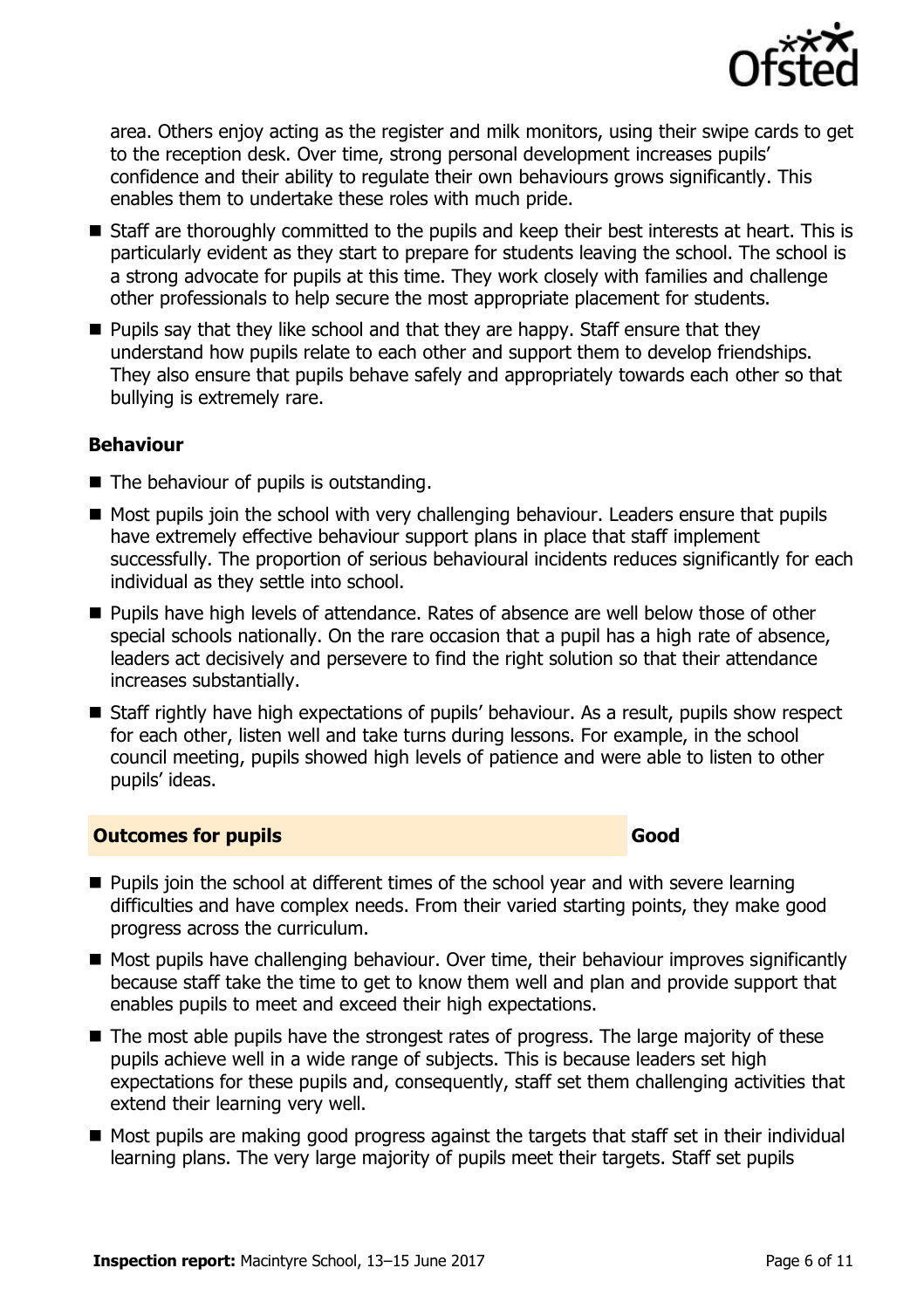

appropriate goals and ensure that they receive the right amount of challenge and support across the school to achieve them.

- $\blacksquare$  The school supports pupils to acquire skills for life particularly well, including ensuring that pupils are ready to learn. Pupils benefit from dedicated personal, social, health and economic education and citizenship lessons, and through day-to-day interactions with staff. In all key stages, the majority of pupils are making sustained progress in this aspect of learning.
- **Pupils who benefit from pupil premium funding make similar or better progress than their** classmates. Leaders make good use of this extra help.
- **Pupils'** achievement is slightly stronger in mathematics than it is in English. Leaders have correctly identified that the current curriculum is not enabling pupils to demonstrate as well their progress in communication and writing.

#### **Sixth form provision Good**

- $\blacksquare$  Students in the sixth form make good progress from their different starting points. They achieve well in English and mathematics, make good progress against their personal targets, and develop important skills for life and supported work. Consequently, they are well prepared for their next steps into supported training, living and ongoing education.
- Students' behaviour is excellent. High levels of personal support and very clear expectations for all pupils are consistent throughout the school.
- Safeguarding is effective in the sixth form. The leader knows what to do to keep students safe and ensures that there are opportunities for students to learn how to start to keep themselves safe in a range of environments. For example, staff help pupils to plan and undertake journeys on the bus safely.
- The curriculum is appropriate and fit for purpose. Students have the opportunity to develop work-related skills and prepare for their future lives. At the same time, there are opportunities for students to continue to develop essential communication, reading and mathematics skills. However, leaders know that they can make further improvements to the curriculum so that it provides more flexible pathways that are tailored to students' different abilities.
- The post-16 leader knows each student well and is committed to developing provision that meets their needs as well as possible. Nevertheless, leaders know that they can sharpen their understanding of the provision's effectiveness and use this to refine the sixth form further.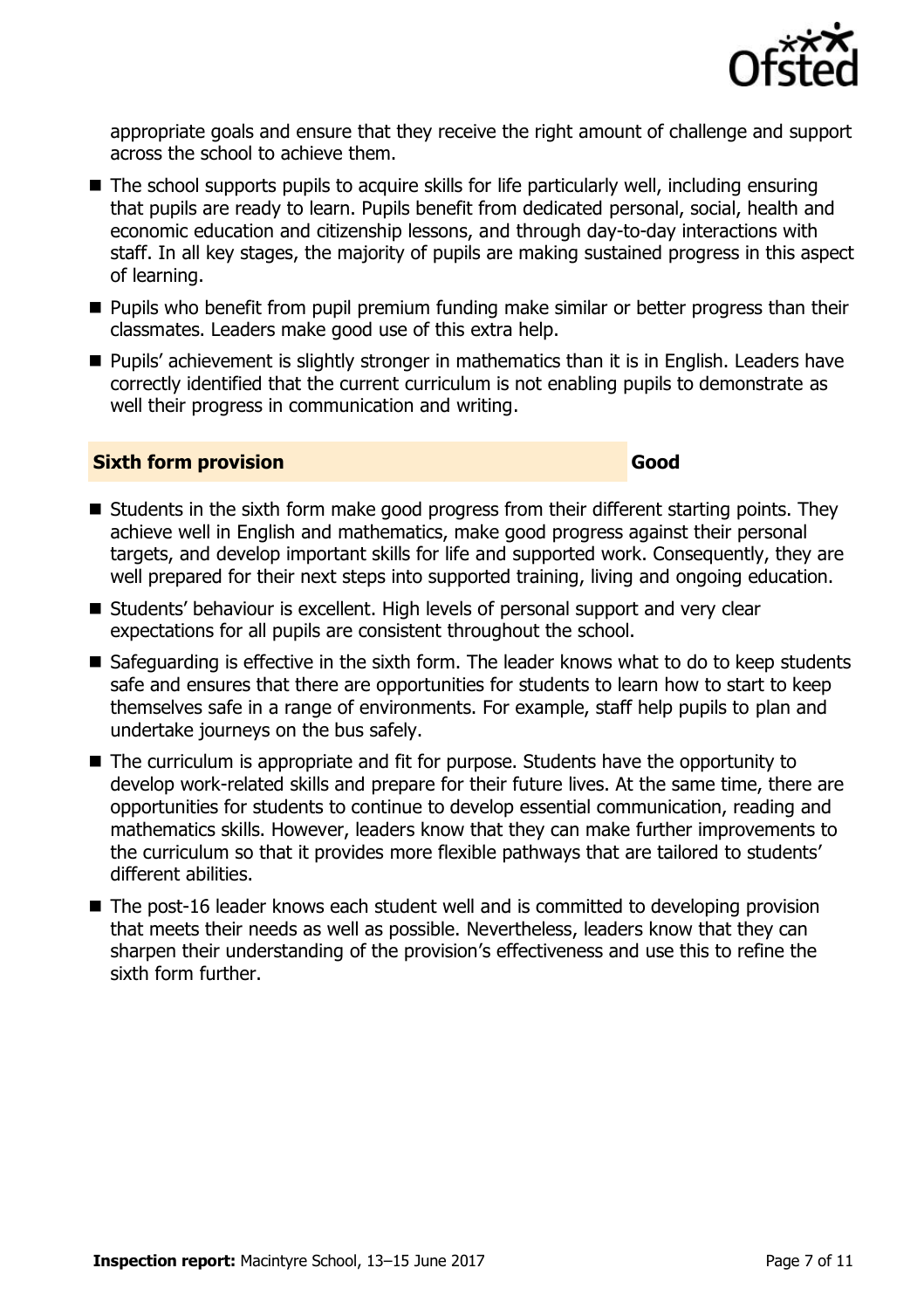

# **School details**

| Unique reference number | 110564   |
|-------------------------|----------|
| DfE registration number | 825/6011 |
| Inspection number       | 10025975 |

This inspection was carried out under section 109(1) and (2) of the Education and Skills Act 2008, the purpose of which is to advise the Secretary of State for Education about the school's suitability for continued registration as an independent school.

| Type of school                         | Other independent special school |
|----------------------------------------|----------------------------------|
| School category                        | Independent special school       |
| Age range of pupils                    | 10 to 19                         |
| Gender of pupils                       | Mixed                            |
| Gender of pupils in the sixth form     | Mixed                            |
| Number of pupils on the school roll    | 34                               |
| Of which, number on roll in sixth form | 17                               |
| Number of part-time pupils             | 0                                |
|                                        |                                  |
| Proprietor                             | Macintyre                        |
| Chair                                  | Sumerjit Ram                     |
| Headteacher                            | Fiona Veitch                     |
| Annual fees (day pupils)               | £55,000                          |
| Telephone number                       | 01296 681274                     |
| Website                                | www.macintyrecharity.org         |
| <b>Email address</b>                   | wingrave@macintyrecharity.org    |

#### **Information about this school**

- Macintyre School is an independent special school for up to 45 pupils aged between 10 and 19 years of age.
- All pupils have education, health and care plans and have severe learning difficulties. Many have been diagnosed with autistic spectrum conditions. Many have challenging behaviours and/or communication difficulties and require a high level of support.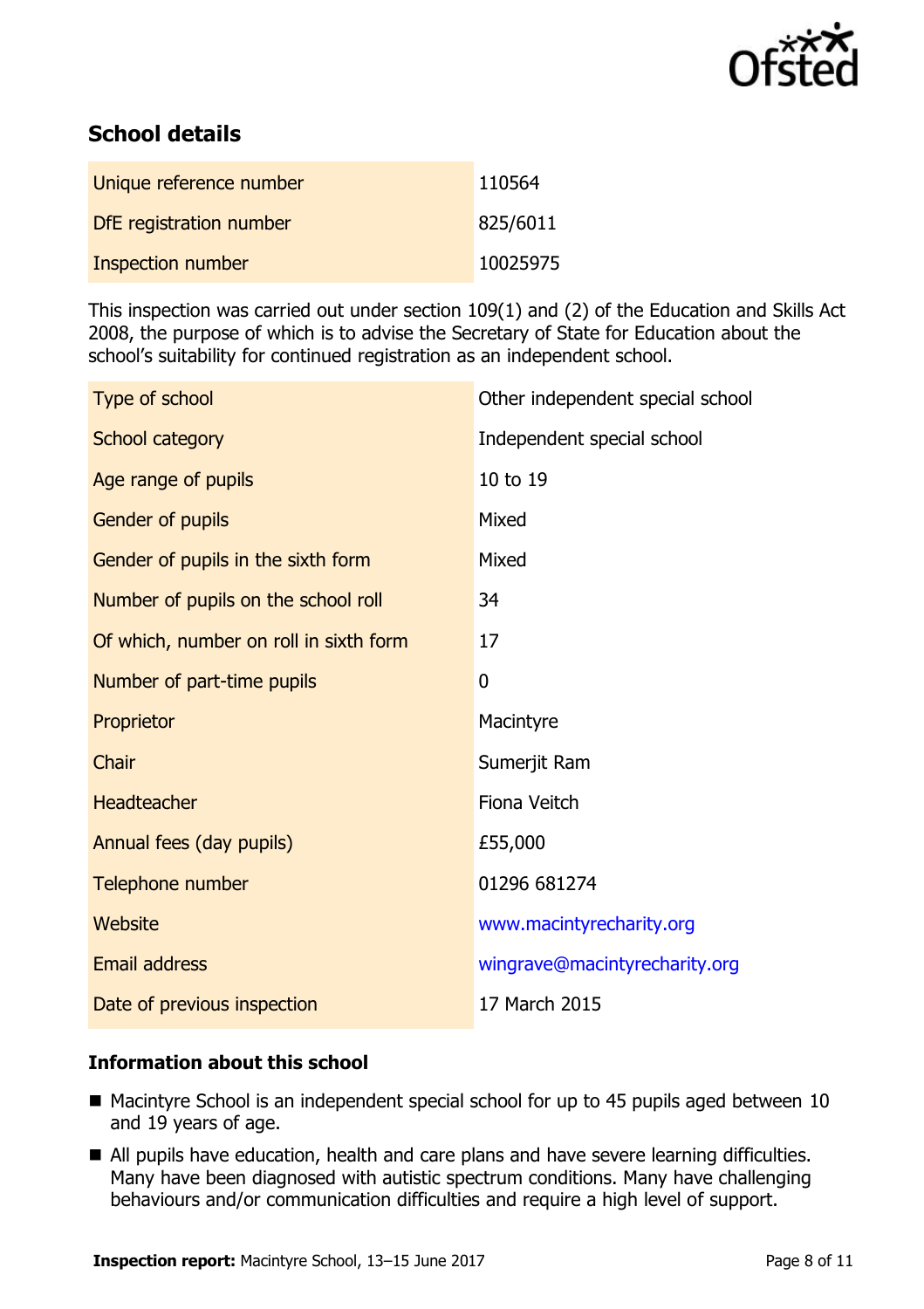

- The large majority of pupils are children who are looked after. The school receives pupil premium funding for approximately one third of the pupils.
- The previous inspection of the school took place in March 2015. At that time, the school was judged to require improvement.
- $\blacksquare$  The school does not use any alternative provision.
- The aim of the school is 'to achieve excellence in everything we do'.
- The school is part of the Macintyre charity, which provides education and care for children, young people and adults with learning disabilities, complex needs and autism.
- There is a local advisory board in place. The director of education for the Macintyre charity is currently the interim chair of the board. The board reports to the education committee of the trustees of Macintyre.
- The principal joined the school in January 2015 and took over the leadership of the school in September 2015.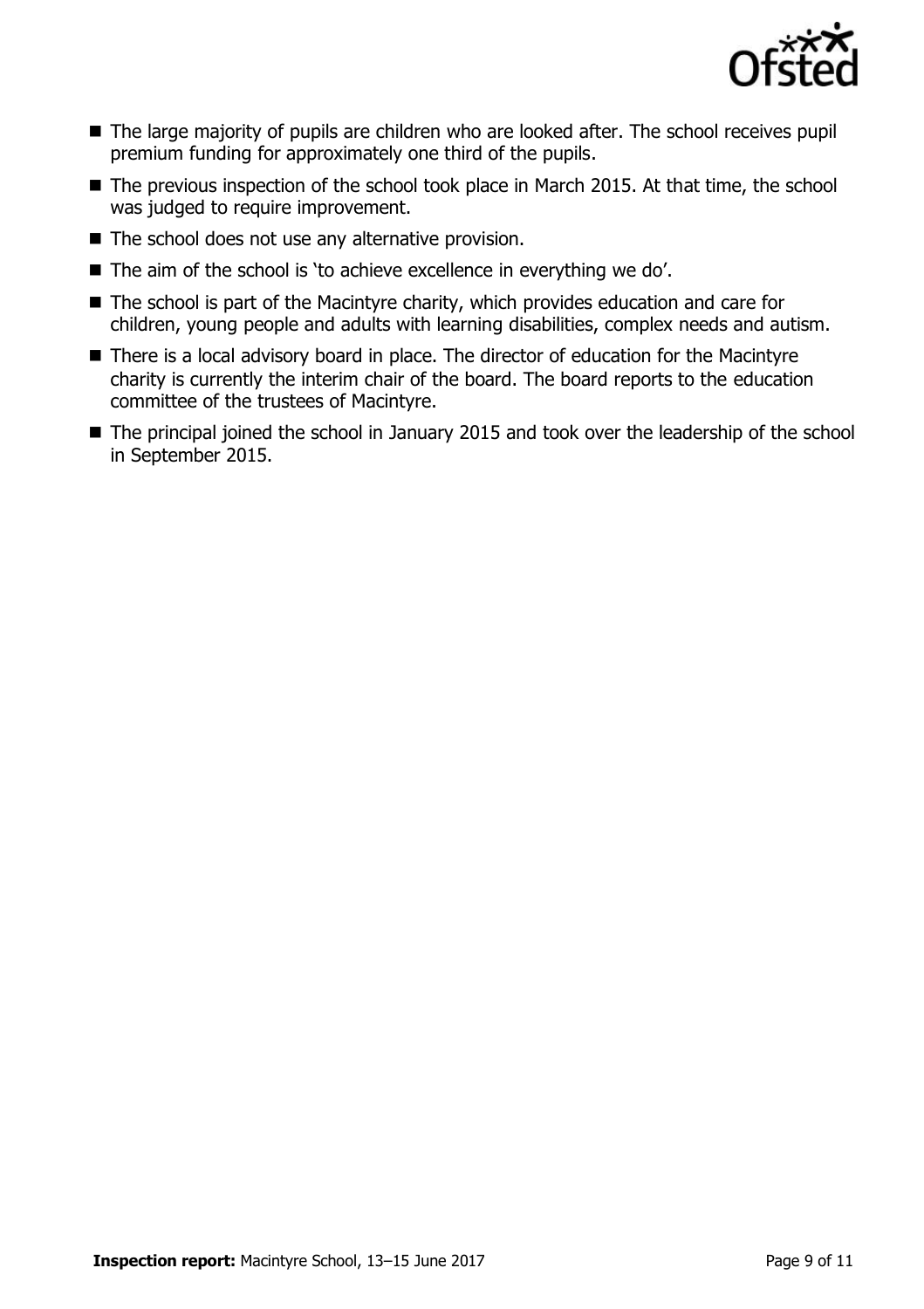

# **Information about this inspection**

- The inspector visited lessons in all classes, most jointly with the deputy principal. Pupils' work was also scrutinised.
- The inspector met with senior leaders, middle leaders, teachers and support staff. A meeting was held with the executive headteacher and two members of the local advisory board, including the interim chair. The inspector spoke on the telephone with a special educational needs placement officer from a local authority.
- There were five responses, and two written comments, to Ofsted's online, Parent View, survey. The inspector met two parents. The 31 responses to the staff questionnaire were also considered.
- The inspector examined a wide range of documents. These included the school's improvement planning, information about the curriculum, safeguarding documents, records of behavioural incidents, individual learning plans and pupils' achievement information.

#### **Inspection team**

Caroline Dulon, lead inspector **Her Majesty's Inspector**